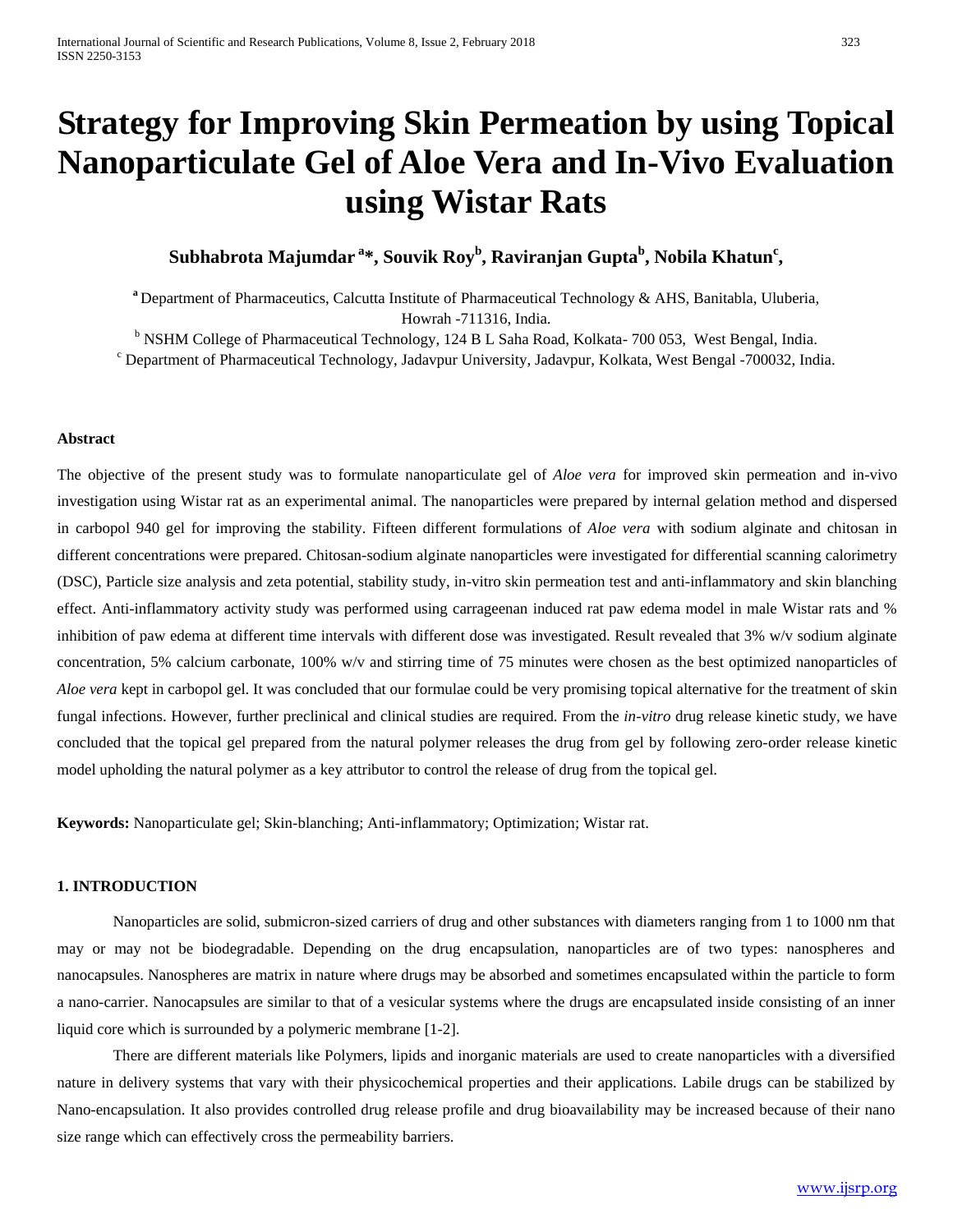Out of different routes, Skin is the promising routes for drug administration because of its large surface area and bypassing first-pass effect. It avoids gastrointestinal irritation and metabolic degradation which is associated with oral administration. The topical route of administrations are used to produce local effect for the effective treatment of skin disorders or sometimes to produce systemic drug effects [3].

Inflammation is the response of living tissues to injury. It associated with a complex arrangement of enzyme activation, release of mediator, fluid extravasations, migration of cell, tissue breakdown of tissue and repair. Conventional drugs for the treatment of inflammation are either too expensive or toxic and not commonly available for the peoples of the rural areas that constitute the major populace of the world. Therefore, this study aimed for observing *Aloe vera* for their anti-inflammatory activity effects in experimental animal models. *Aloe vera* (syn *Aloebarbadensis Miller*) belongs to the Liliaceae family. *Aloe vera* is a juicy plant which grows in dry and hot climate. Mucilaginous tissue present in the *Aloe vera* leaf is widely used to prepare cosmetic and some medicinal products. The peripheral bundle sheath cells of *Aloe vera* which commonly termed Aloe produce strongly bitter, yellow latex that has laxative effects. Total leaf extracts of *Aloe vera* also contain anthraquinones. Pharmacological effects of Aloe include antiinflammatory, anti-arthritic activity, antibacterial and hypoglycemic effects also investigated *in-vitro* and *in-vivo* in animal models. *Aloe vera* contains 75 potentially active constituents: vitamins, lignin, saponins, salicylic acids, amino acids enzymes, minerals and sugars. The most significant constituents of Aloes are the two Aloins, namely Barbaloin and Isobarbaloin. Aloe leaf exudates also shows anti-diabetic and cardiac stimulatory activity. *Aloe vera* is the promising substances known to effectively decrease inflammation and promote wound healing. *Aloe vera* gel also helps in healing of burns, other cutaneous injuries and ulcer [4-6].

# **2. MATERIALS AND METHODS**

#### **2.1. Chemicals and Reagents**

All the reagents used for experimental purpose were of analytical grade. *Aloe vera* Extract was gift sample from Palsons Derma Pvt. Ltd., Kolkata, West Bengal, India. Span 80, Sodium Alginate and Carbopol-940 was from Loba Chemic Pvt. Ltd. (Mumbai). Chitosan was from Sigma-Aldrich Chemical Co. (St. Louis, MO, USA). Light Liquid Paraffin and Glacial Acetic Acid was from Merck Specialities Pvt. Ltd.

# **2.2. Preparation of nanoparticles by Internal Gelation Method**

Sodium Alginate, Starch Soluble and Chitosan Aqueous solution was prepared by suspending them in distilled water. Solution was stirred on an orbital shaker for overnight. The solution was kept for one hour to allow deareation. Drug (Aloe vera Extract) was added to the above solution. An aqueous suspension of Calcium Carbonate was added to previous solution after sonicated for 30 minutes. Then the above dispersion was emulsified with liquid light paraffin and an emulsifier (Span 80, 1.5 % w/v). This w/o emulsion was prepared by using mixing impeller with a rmp of 1600. 15 minutes of emulsification and continued agitation was done and Light Liquid Paraffin was added to induce gelation with subsequent addition of different amounts of glacial acetic acid. After 60 minutes, the oil particle suspension was added with gentle mixing to an acetate buffer solution (pH 4.5, U.S.P XXVIII) with dehydrating solvents (100 ml) followed by centrifugation (10,000 rpm for 10 minutes). The nanoparticles were lyophilized fallowed by frozen in an alcohol bath at 50°C [4-7].

# **2.3. Preparation of Aloe vera Nano gel**

Then Carbopol- 940 (2%) was dispersed in distilled water with glycerol (10%) and allowed to swell overnight. The prepared nanoparticles were dispersed in hydrogel and mixed using a high-speed stirrer at 1000 rpm for 5 min. pH was adjusted to the resultant mixture by drop wise addition of Triethanol amine to adjust the pH to 7. The topical Aloe vera gel was stored in a container maintaining 4°C [8-9].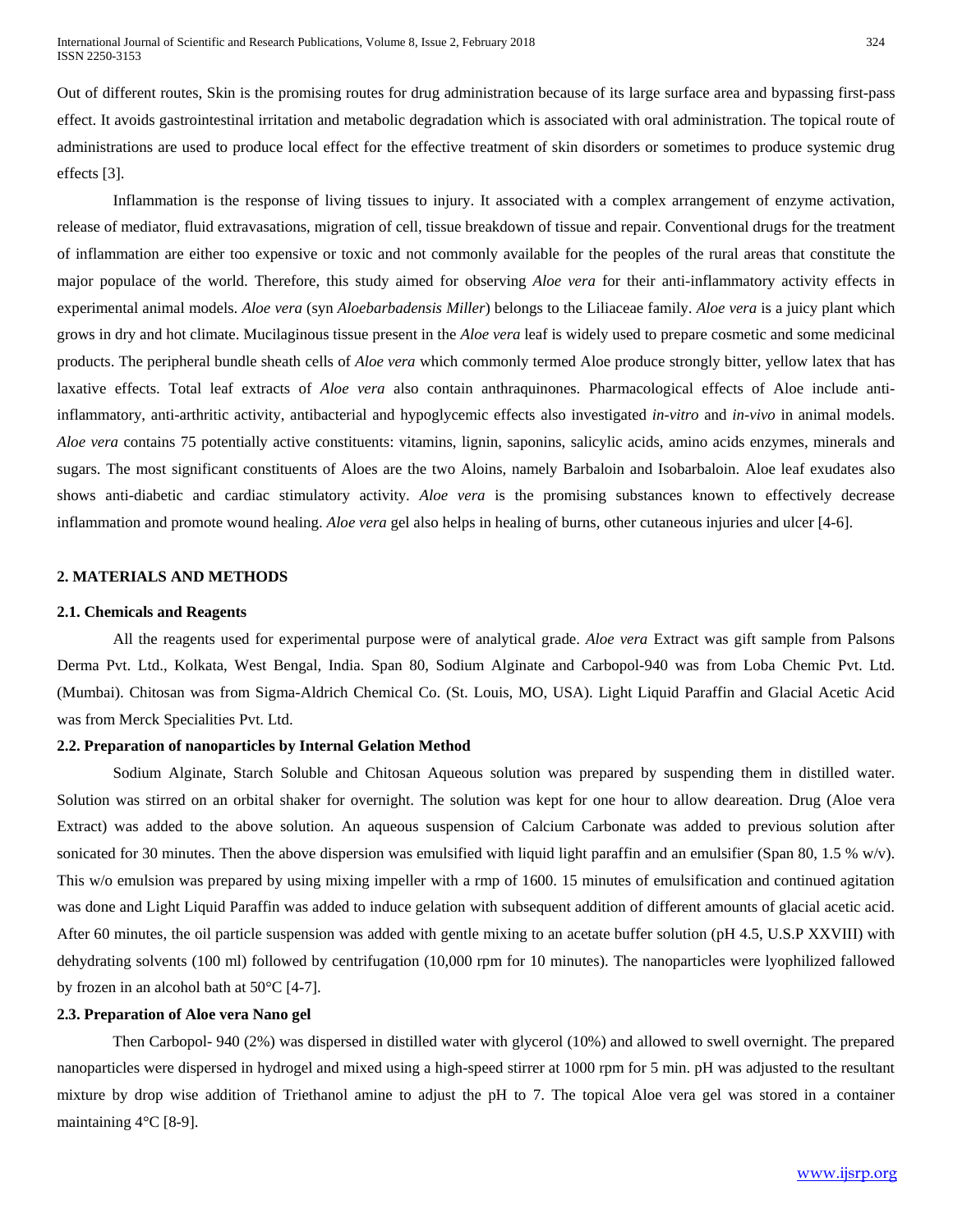# **2.4. Formulation Design**

Design of Experiment (DOE) was used for preparation and optimization of *Aloe vera* topical Nano gel and effects of independent variables were investigated by using the response of dependent variables.

Sodium Alginate concentration in % w/v (X<sub>1</sub>), Calcium Carbonate concentration, % w/v (X<sub>2</sub>) and Stirring Time in Minutes were used as independent variables to determine the response at drug release at 8 hour  $(Y_1)$  and entrapment efficiency  $(Y_2)$ respectively [10].

#### **2.5. Statistical Optimization**

RSM was employed for Statistical Optimization using 45 days Trial Version of Design-Expert software (Version 8.0.6, Stat-Ease Inc., and Minneapolis, MN). Statistical validity of the model was established on the basis of Analysis of variance (ANOVA) and the 3D response graphs were plotted using Design-Expert software.

3D surface plots and 2D contour plots were obtained based on model polynomial functions using Design Expert Software. Ten optimum checkpoints were selected from the experimental data and polynomial equations. According to the ten checkpoints, formulations were prepared and evaluated for various response properties. The obtained experimental data were compared with the predicted value and were analyzed (Tables 1 and Table 2).  $3^2$  full factorial designs by using 3 independent variables at 2 levels were used for obtaining response model. The general form of multiple linear regression analysis model is represented by following equation:

 $Y = \beta_0 + \beta_1 X_1 + \beta_2 X_2 + \beta_3 X_3 + \beta_{12} X_1 X_2 + \beta_{13} X_1 X_3 + \beta_{23} X_2 X_3 + \beta_{11} X_1^2 + \beta_{22} X_2^2 + \beta_{33} X_3^2$ 

Where, Y is the determination value index.  $\beta_0$  is the intercept representing the adequatic average of all the quantitative outcomes.  $\beta_1$  to  $\beta_{33}$  are all coefficients calculated from the observed experimental value of Y.

 $X_1, X_2, X_3$  are all the coded level of factors [11-12].

#### **2.6. Characterization of prepared nanoparticulate gel formulation**

#### *2.6.1. Differential scanning calorimetry (DSC) study*

DSC study was performed by using differential scanning calorimeter (Shimadzu Corp, Model TA-60 WSI), which was previously calibrated with indium. Sample of pure *Aloe Vera*, Sodium Alginate, Carbopol and their mixture was subjected to Differential Scanning Calorimetry analysis. Analysis was performed on 5mg samples sealed in standard aluminium pans. Thermograms were obtained as a scanning rate of  $20^{\circ}$ C/min. Each sample was subjected for the study between  $0^{\circ}$ C - 300°C. The temperature of maximal excess heat capacity was defined as the phase transition temperature [13].

## *2.6.2. Analysis of particle size and Zeta potential*

The average particle size (Z-average size) and Polydispersity Index (PI) was measured by Photon Correlation Spectroscopy (PCS, Nano ZS90, Zetasizer, Malvern Instruments, Crop, U.K) at 25°C under fixed angle of 90° in disposable polystyrene curettes. The measurement was obtained using a He-Ne laser of 633 nm. Multi-scattering phenomenon was not observed. Deionized water was used to dilute the nanoparticle formulation to a proper concentration. Surface charges was determined by Electrophoretic cell.

# *2.6.3. Stability study*

Stability testing of prepared Aloe Vera Nano particulate gel was evaluated for three consecutive batches at different temperature conditions, that is, refrigeration temperature at 4<sup>o</sup>C - 8<sup>o</sup>C, room temperature at  $25^{\circ}$ C  $\pm 2^{\circ}$ C and at temperature 45<sup>o</sup>C  $\pm 2^{\circ}$ C for 30 days. During the study Aloe Vera nanoparticulate gel formulations were kept in stability chamber with aluminum foil packing in a glass vial. The samples were withdrawn at different time intervals during the period of days (1, 3, 7, 14, 30 days) and drug content was analyzed using UV-VIS Spectrophotometer (Shimadzu-1700, Japan).

# **2.7.** *In-vivo* **study**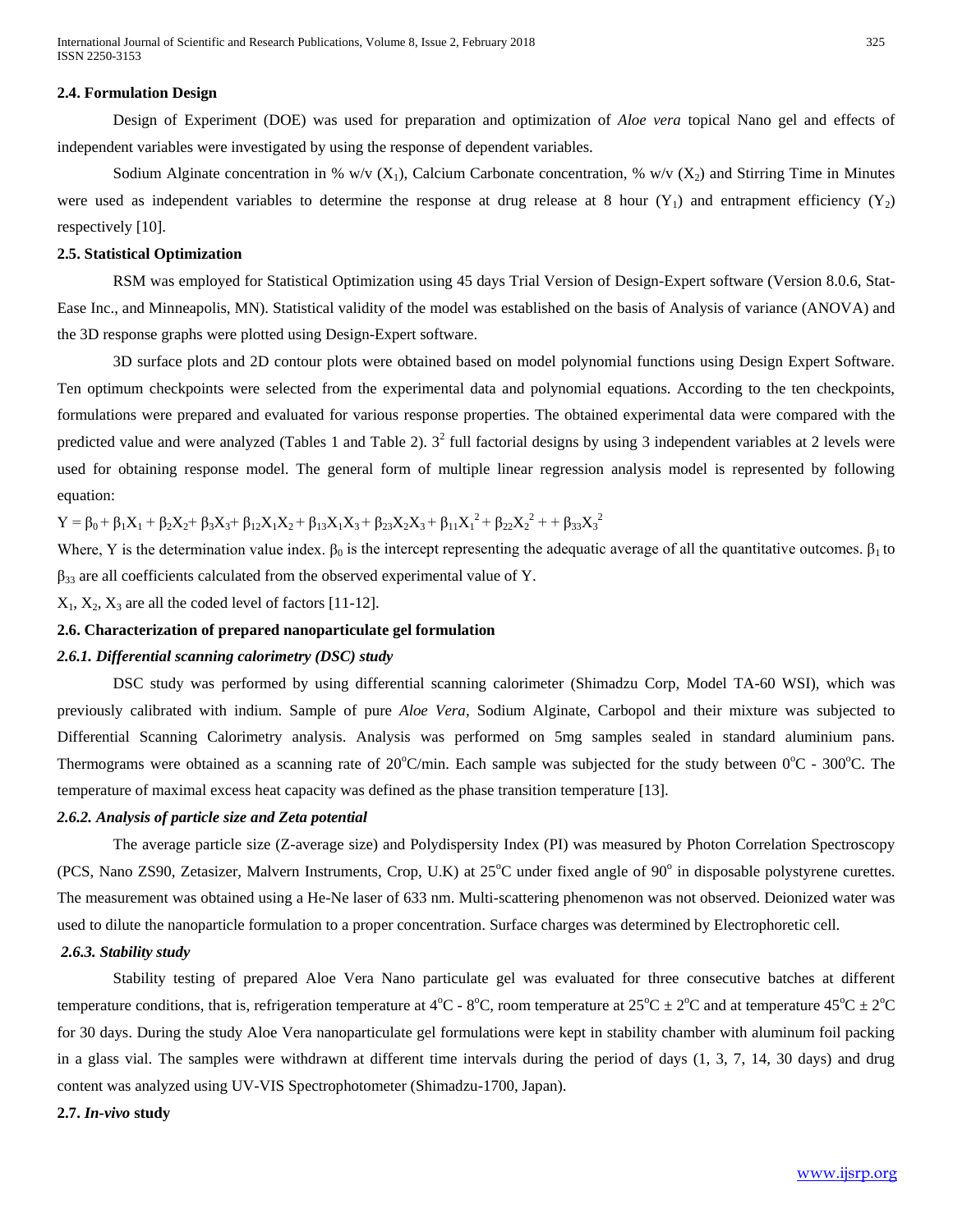#### *2.7.1. Animal Model*

Male Wistar Rat of 170-200 g weight was selected for the *in-vivo* study of the *Aloe vera* Nano gel. Optimum and a standard environmental condition with standard diet was maintained for the animals before the *in-vivo* study. . The experimental protocol was approved by local animal ethical committee. The *in-vivo* study was performed with optimized formulation (by RSM) of *Aloe vera* nanoparticulate gel. The anti-inflammatory and skin blanching activity was performed under *in-vivo* investigation [14].

# *2.7.2. In-Vitro Skin permeation test*

Skin permeation study of *Aloe vera* nanoparticles was performed using hairless abdominal skin (3.5 sq. cm.) of Wistar rat of weight ranges between 150 - 200 g, using modified Franz diffusion cells. After getting approval of the animal ethics committee animals were sacrificed. Hair on the dorsal side of the animal was removed. After removing the hair, the skin was rinsed with physiological saline and fat tissue was chopped carefully to get uniform thickness. The skin is clamped between the donor and the receptor chamber of vertical diffusion cell. The receptor chamber is filled with freshly mixture of saline and ethanol (7:3 v/v). Ethanol was used to solubilize *Aloe vera*. The diffusion cells were maintained at 37°C using a re-circulating water bath. The fluid is continuously rotated at 300 rpm. The nanoparticulate gel was placed uniformly on the dorsal side of rat skin in the donor chamber.

At 1-4 hours, 0.5 ml of sample is periodically withdrawn and replaced with same amount of saline and 95% ethanol. The permeation rate of *Aloe vera* through rat skin is calculated from the slope of the linear portion of the cumulative amount permeated per unit area versus time plot [15-16].

#### *2.7.3. Anti-inflammatory activity study*

The prepared Aloe Vera nanoparticulate gel formulations were subjected for anti-inflammatory activity study using a carrageenan induced rat paw edema model. First the animals were anesthetized by using 100 $\mu$ l of a 1% w/v  $\lambda$ -carrageenan of Sigma-Aldrich in saline solution for the inflammation to induced in male Wistar rat. The solution was carefully injected into the planar surface of the left hind paw of the rats. The same volume of sterile saline was given to the contra-lateral paw. Four groups of animals were subjected for topical anti-inflammatory study using carrageenan induced paw edema of Wistar rat. A same group of rats was also used as control and remained untreated and they only received carrageenan solution [17- 19].

The formulation was applied in 100, 200, 300, 400 mg of drug/kg body weight of rat in the plantar surface of the hind paw of the male Wistar rat with gentle rubbing for 30 times. After one-hour inflammation was induced in individual rats. The % inhibition of paw volume was measured at 0, 1, 2, 3, 4, 5 hours immediately after induction of carrageenan by plethysmometer using mercury displacement method. Percentage inhibition of paw-edema was calculated for both control and test group by using following method: % Inhibition =  $(V_c - V_t) / V_c$ 

Where,  $V_c$  is the inflammatory increase of paw volume for control group and  $V_t$  is the inflammatory increase of paw volume for test group.

# *2.7.4. Skin-blanching study*

Skin blanching (or vasoconstriction) response technique provides information on effectiveness and efficacy of the formulation in comparison with the topical availability of Aloe Vera Nano particulate formulations. The vasoconstriction assay has been used in many investigations for visual evaluation of the degree of blanching.

In this study, a Chromameter was utilized to measure and compare the vasoconstrictor effect of Aloe Vera Nano particulate gel. Chroma meters are compact portable instruments used for the measurement of surface color based on the tristimulus analysis of a reflected xenon light pulse. This is a noninvasive technique which involves only one investigator for visual scoring. Chroma meter records three-dimensional color reflectance including "*L*", "*a*" and "*b*". *L* represents luminance, which is related to the brightness value with the range of 0 to 100 meaning pure black to pure white. The balance between red (100)/green (−100) and yellow (100)/blue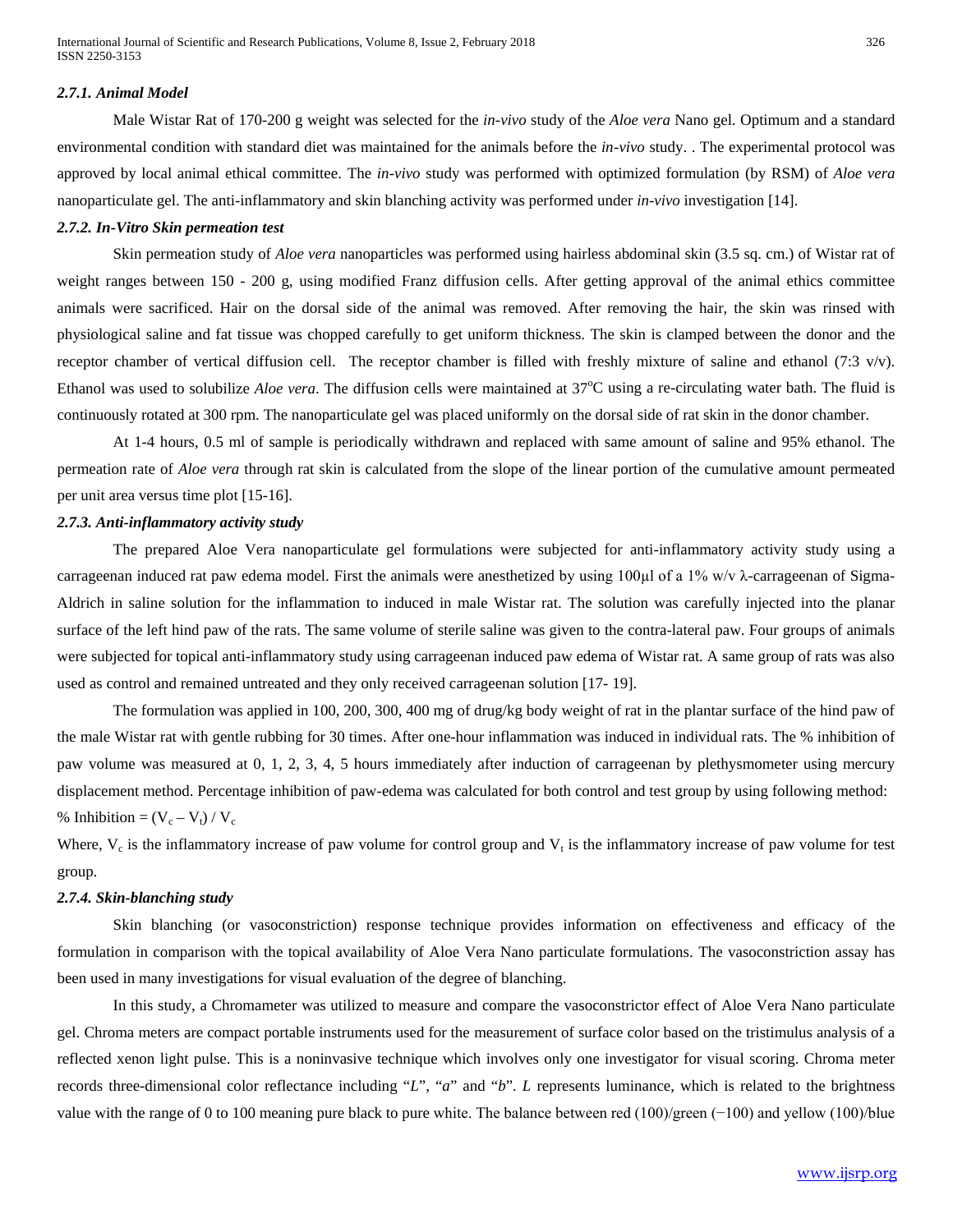(−100) is represented by "*a*" and "*b*", respectively. Blanching effect was formed after administration of formulation on male albino Wistar rat. The effect was measured with the Chroma meter and correlated with the results of ex-vivo permeation studies. The difference in color  $(\Delta a)$  between the gel-treated site and the untreated site as the control were visual evaluated [20].

#### **3. RESULTS AND DISCUSSION**

## **3.1. Preparation and Statistical Optimization of Aloe verananoparticulate gel**

*Aloe vera* nanoparticulate gel was formulated successfully by Internal Gelation Method using Sodium Alginate confirming the concept of producing controlled release nanoparticles. Use of Response Surface Methodology (RSM) has been proved to be useful tool for development and optimization. Mathematical relationship by polynomial equation for the response for measured response drug release at 8 hour and entrapment efficiency was taken as a dependable variables obtained from Stat-ease software. The polynomial equations relating the different responses and independent variablesare:

 $Y_1 = 69.79 + 1.55X_1 - 1.12X_2 + 0.42X_3 + 0.23X_1X_2 + 0.14X_1X_3 - 1.23X_2X_3 + 2.56X_1^2 + 0.67X_2^2 + 0.87X_3^2$  $Y_2 = 36.82 + 0.60X_1 + 0.83X_2 - 1.40X_3 - 4.39X_1X_2 + 1.35X_1X_3 + 6.25X_2X_3 - 1.89X_1^2 + 6.05X_2^2 + 2.55X_3^2$ 

It was revealed from the above equation that the quantitative effect based on process variables and their interaction on the response for estimating the model significance, ANOVA was determined by Design Expert Software using 5% significance level with p-value less than 0.05 which is described in Tables 3 and Table 4. The Response Surface analysis of *Aloe vera* extract for drug release at 8 hour and entrapment efficiency represented by 3-dimensional analysis for the studied response properties. The response changes the variable in a linear and descending manner.

The 3-dimensional plot for the studied response properties of drug release at 8 hour and drug entrapment efficiency are depicted in (Fig. 1 and 2). The independent variables showed greater influence on drug release. The improvement in drug release in presence of Sodium Alginate of certain level is depicted in (Fig. 1) but above the level there is no significant improvement is observed. However, a very little effect of Calcium Carbonate concentration was observed on drug release at 8 hours. The effect of Calcium Carbonate and Sodium Alginate concentration on drug entrapment efficiency is described in (Fig. 2), where it is shown that Calcium Carbonate concentration has no effect on entrapment efficiency. The optimization of the independent variables, which was carried out taking, optimized release profile and entrapment efficiency. The system has generated 25 solutions in steepest analysis out of which 10 formulations were selected. For all 10 checkpoints of the formulations the result of nanoparticulate gel is found to be within limit where all checkpoints were compared with their predicted and experimental values on response variables and percentage error prognosis. The linear correlation plot demonstrated the values of  $r^2$  indicating the excellent goodness of fit. Comprehensive evaluation formulation F8 was chosen as a best-optimized composition.

# **3.2. Differential scanning calorimetry (DSC) analysis**

DSC thermogram of Aloe-Vera pure drug and drug polymer physical mixture was evaluated by DSC of Pyris Diamond TG (Model: Maker-Perkin Elmer, Singapore) with nitrogen atmosphere 150 ml/min. Platinum crucible was used with alpha alumina powder as reference.

The corresponding DSC thermograph of pure drug and its physical mixture is nearly superimposible to each other, indicates there is no interaction between drug and polymers. That is why there is no significant change in thermographic peak. DSC thermograms of pure drug and physical mixture are shown in (Fig. 3 and Fig. 4).

# **3.3. Particle size analysis and Zeta potential**

The average particle size (Z-average size) and polydispersity index (P.I) were measured by photon correlation spectroscopy (PCS, Nano ZS90 Zetasizer, Malvern Instruments, Corp., U.K.) at 25°C under a fixed angle of 90° in disposable polystyrene curettes.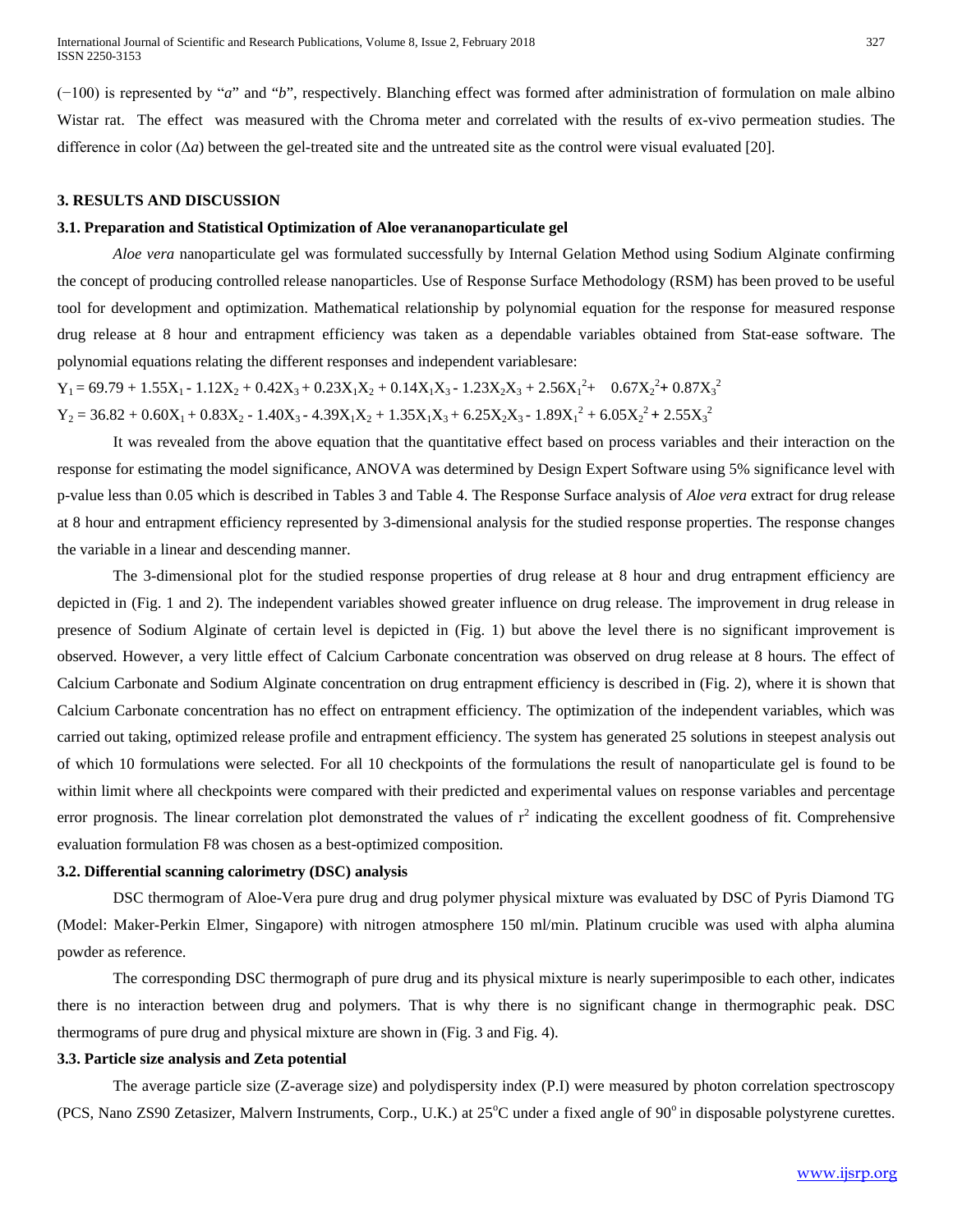The measurements obtained using a He-Ne laser of 633nm are shown in (Fig. 5). No multi scattering phenomenon was observed. The pH values of 1% aqueous solutions of the prepared gels were checked by using a calibrated digital pH meter (Sartorius, GD103) at constant temperature.

#### **3.4. Stability study**

Result of the stability study shows that nanoparticulate gel formulation of Aloe Vera was quite stable at different specified temperature, which is shown in (Fig. 6). Slight decrease in drug content was found for 45°C on 30 days. It may be because of elevated temperature for consecutive days.

# **3.5. In-vivo study**

# *3.5.1. In-vitro skin permeation study*

*In vitro* skin permeation was subjected for each formulation of *Aloe Vera* nanoparticulate gel and cumulative percent of drug release was calculated for each formulation. The observations of *in vitro* drug release are shown (Fig. 7 Fig. 8 and Fig. 9). From the results, it was observed that the F8 formulation has the highest cumulative percent of drug release upto 8 hours as compared to other formulations. The formulation of F8 was chosen as the best topical Aloe-Vera nanoparticulate gel with 3% w/v of Sodium alginate concentration, 5% w/v of calcium carbonate concentration and 75 minutes of stirring time.

Furthermore, the cumulative amount of drug permeated was higher for formulations prepared with combination of intermediate amount of sodium alginate and calcium carbonate indicates that excess amount of both the substance can adversely affect the permeability of the formulation. The amount of drug permeated from F8 formulation at 8 hours was found to be 61.086 $\pm$ 3.109,  $83.012\pm2.301$  at 10 hours and  $92.286\pm2.229$  at 12 hours, which was significantly better as compared to the other existing formulations. Stirring time plays an important role as better results observed with increased stirring time.

The result of the *in-vitro* dissolution study, drug release at 8 hour and drug entrapment efficiency was subjected for statistical optimization and best optimized formulation was subjected for *in vivo* test.

# *3.5.2. Anti Inflammatory Effect*

Four groups of animals for test and four groups of animals for control were subjected for this test. Each groups of animals was given the dose of 100 mg/kg, 200 mg/kg, 300 mg/kg and 400 mg/kg of drug and result was measured at different time intervals mentioned in Table 5 and depicted in (Fig. 10).

#### **3.6 Skin Blanching Assay**

The effect of *Aloe-Vera* on depigmentation of skin, skin blanching study was performed with abdominal skin of anesthetized rat. The hair of the skin was removed by shaving and formulations were applied. The skin was kept untouched for one hour. The degree of balancing was observed at different time intervals before and after application of formulations by using Chroma meter. The instrument was previously calibrated and the baseline readings (zero time) were taken before the application of formulation [21-23].

The present study was performed to formulate and evaluate Topical *Aloe-Vera* nanoparticulate gel to increase the bioavailability, permeability and sustainability. *Aloe-Vera* nanoparticle was prepared using sodium alginate; calcium carbonate and light liquid paraffin was used as lipid phase. The Drug-Excipient compatibility studies conducted through examination of physical stability, FTIR and DSC thermograph. Vividly suggest that there is no interaction between the drug and excepients used in the formulation. *In Vitro* skin permeation study was carried in Franz Diffusion cell using hairless abdominal skin of Wister rat of weight ranges between 150-200 g. The results explicate that F8 formulation has highest percent of drug release having 92.286 percent of drug release at 12 hours. So, the formulation F8 is suited for better bioavailability of the *Aloe-Vera* in the treatment for topical diseases.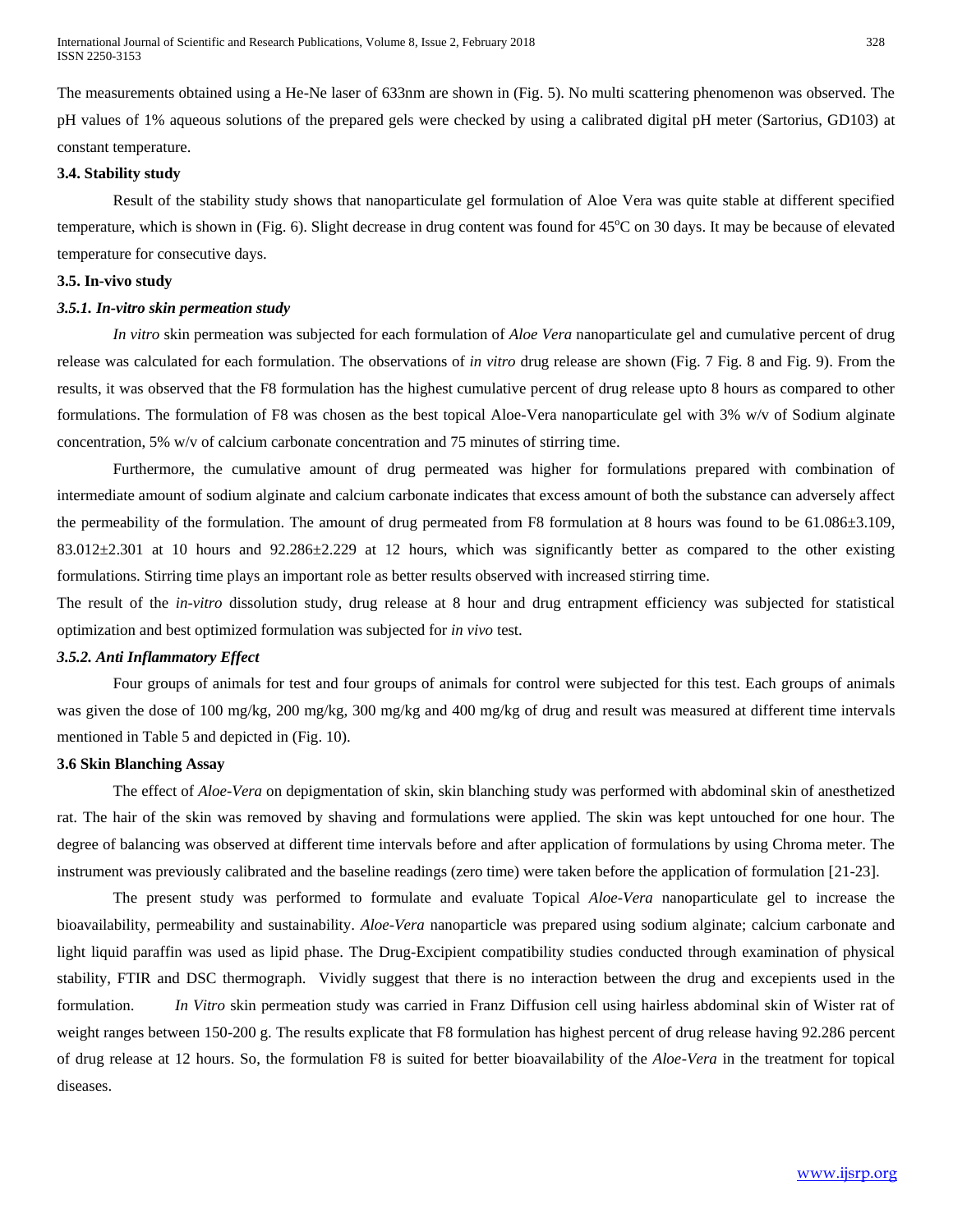International Journal of Scientific and Research Publications, Volume 8, Issue 2, February 2018 329 ISSN 2250-3153

#### **4.CONCLUSION**

*Aloe-Vera* nanoparticles were successfully formulated by internal-gelation method using sodium alginate, confirming that the concept of producing controlled release nanoparticles. The results suggest that alginate is a potentially useful polymer for making controlled release nanoparticles by internal-gelation method. From among all the developed formulation the formula F8 shows drug release. Therefore, it was concluded that our formulation could be very promising topical alternative for the treatment of skin fungal infections. However, further preclinical and clinical studies are required. From the *in-vitro* drug release kinetic study, we have concluded that the topical gel prepared from the natural polymer releases the drug from gel by following zero-order release kinetic model means natural polymer plays important role to controls the release of drug from topical gel.

# **CONFLICT OF INTREST**

All the authors confirm that the contents of the proposed article have no conflict of interest.

#### **ACKNOWLEDGEMENTS**

We would like to extend our sincere thanks to Calcutta Institute of Pharmaceutical Technology & AHS and jadavpur university for providing support to complete the investigation. We also appreciate cooperation of Prof. R. Debnath for the completion of the work. The authors would like to thanks Palsons Derma Pvt. Ltd, Kolkata for providing gift sample of aloe vera extract.

#### **REFERENCE**

- 1. Reis CP, Neufeld RJ, Rebeiro AJ, Veiga F. Nanoencapsulation I. Methods for preparation of drug-loaded polymeric nanoparticles. *Nanomedicine.* 2006; 2(1); 8- 21.
- 2. Qazi UY, Javaid R, A review on metal nanostructures: preparation methods and their potential applications. *AdvNanopar.* 2016; 5; 27-43.
- 3. Prachuri DB, Kumar GSS, Goli D, Karki R, Formulation and evaluation of nanoparticulate drug delivery system of acyclovir for topical drug delivery. *World J Pharm Sci*, 2013; 2(6); 5602-5617.
- 4. Sultana F, Manirujjaman, Md Imran-Ul-Haque, Arafat Md, Sharmin S, An overview of nanogel drug delivery system*. J Appl Pharm Sci.* 2013; 3 (8); S95-S105.
- 5. Liu W, Zhang W, Yu X, Zhang G, Su Z. Synthesis and biomedical applications of fluorescent nanogels.PolymChem; 2016; 7; 5749-5762.
- 6. Devaraj A, Karpagam T, Evaluation of anti-inflammatory activity and analgesic effect of aloe vera leaf extract in rats. *Int Res J Pharm.* 2011; 2(3); 103-110.
- 7. Venkatesan J, Anil S, Kim SK, Shim MS. Seaweed Polysaccharide-Based Nanoparticles: Preparation and Applications for Drug Delivery. *Polymers*. 2016; 8(30); 1-25.
- 8. Lee YS, Johnson PJ, Robbins PT, Bridson RH. Production of nanoparticles-in-microparticles by a double emulsion method, a comprehensive study. *Eur J Pharm Biopharm.* 2006; 83; 168–173.
- 9. Murakami H, Kobayashi M, Takeuchi H, Kawashima Y. Preparation of poly (DL-lactide-co-glycolide) nanoparticles by modified spontaneous emulsification solvent diffusion method. *Int J Pharma.* 1999; 18; 143–152.
- 10. Venkataharsha P, Maheswara E, Raju PY, Reddy VA, Rayadu BS, Karisetty B. Liposomal Aloe vera trans-emulgel drug delivery of naproxen and nimesulide A study, *Int J Pharm Investig*. 2015; 28-34.
- 11. Sahu, PK, Patro CS. Application of chemometric response surface methodology in development and optimization of a RP-HPLC method for the separation of metaxalone and its base hydrolytic impurities. *J Liq ChromatogrRelat Technol.* 2014; 27(17); 2444-2464.
- 12. Huang YB, Tsai YH, Lee SH, Chang JS, Wu PC. Optimization of pH-independent release of nicardipine hydrochloride extended-release matrix tablets using response surface methodology. *Int J* Pharm.2005; 289; 87–95.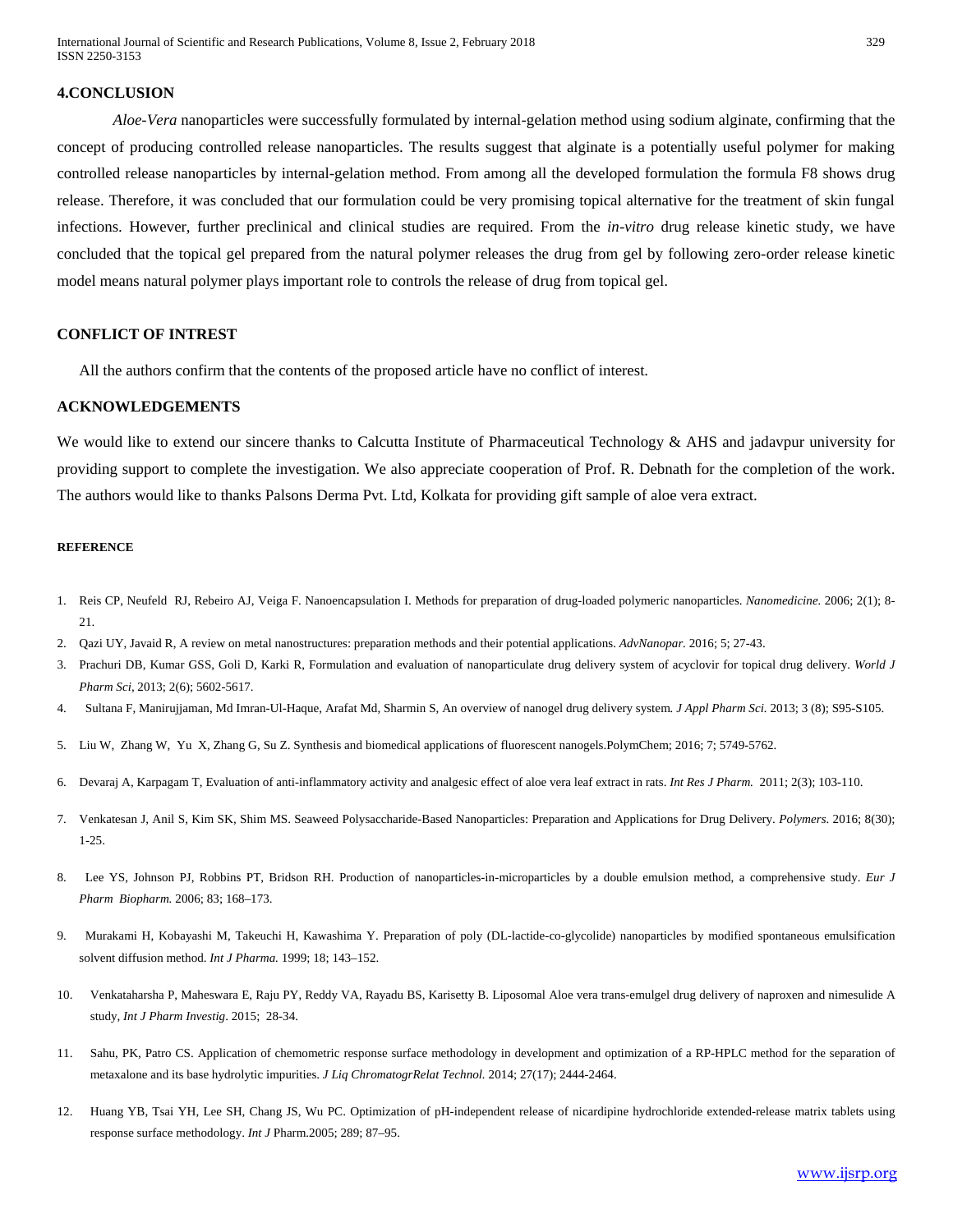- 13. Gupta A, Singh S, Kotla GN, Webster TJ. Formulation and evaluation of a topical niosomal gel containing a combination of benzoyl peroxide and tretinoin for antiacne activity. *Int JNanomedicine.* 2015; 10; 171–182.
- 14. Chen Y, Zhou L, Yuan L, Zhang Z, Liu X, Wu Q. Formulation, characterization, and evaluation of in vitro skin permeation and in vivo pharmacodynamics of surface-charged tripterine-loaded nanostructured lipid carriers. *Int J Nanomedicine*. 2012; 7; 3023-3033.
- 15. Malakar J, Sen SO, Nayak AK, Sen KK. Formulation, optimization and evaluation of transferosomal gel for transdermal insulin delivery. *Saudi Pharm J.* 2012; 20; 355–363.
- 16. Lu W, Luo H, Wu Y, Zhu Z, Wang H. Preparation and characterization of a metered dose transdermal spray for testosterone. *Acta Pharm Sinica B.* 2013; 3(6); 392–399.
- 17. Schlupp P, Blaschke T, Kramer KD, Holtje HD, Mehnert W, Korting-Schafer M. Drug release and skin penetration from solid lipid nanoparticles and a base cream a systematic approach from a comparison of three glucocorticoids. *Skin Pharmacol. Physiol*. 2011; 24; 199–209.
- 18. Özcan İ, Azizoğlu E, Şenyiğit T, Özyazıcı M,Özer Ö.Enhanced dermal delivery of diflucortolonevalerate using lecithin/chitosan nanoparticles: in-vitro and invivo evaluations. *Int J Nanomedicine.* 2013; 8; 461–475.
- 19. Alam K, Pathak D, Ansari SH.Evaluation of Anti Inflammatory activity of AdhatodaZeylanica (Medic.) leaves extract. *Int J Pharm Bio Sci.* 2011; 2(1); 157- 162.
- 20. Vfizquez GA, Segura D, Escalante B. Antiinflammatory activity of extracts from *Aloe vera*gel. *J Ethnopharmacol.* 1996; 55(1); 69-75.
- 21. Schwarb FP, Smith EW, Haighc JM, Surbera C. Analysis of chromameter results obtained from corticosteroid-induced skin blanching assay: comparison of visual and chromameter data. *Eur J Pharm. Biopharm*. 1999; 47; 261–267.
- 22. Neha MV, Namita MT, Srendran CS, Viral HS. Formulation optimization and evaluation of liposomal gel of prednisolone by applying statistical design. *Indian J Res Pharm Biotech.* 2013; 1(2); 180-187.
- 23. Majumder S, Debnath R, Bhattacharjee A, Banerjee A, Patro CS. Statistical optimization and characterization of prepared fluconazole topical liposomal gel for improved skin permeation, *Der Pharma. Sinica*, 2014; 5(5); 42-55.

#### **AUTHORS:-**

First Author:- Subhabrota Majumdar, Professor, Department of Pharmaceutics, Calcutta Institute of Phrmaceutical Technology & AHS, Banitabla, Uluberia, Howrah- 711316, India. Email.Id:- [majumdarsanku@gmail.com.](mailto:majumdarsanku@gmail.com)

Second Author- Souvik Roy, Research Scholar, NSHM College of Pharmaceutical Technology, 12 B L Saha Road, Kolkata – 700053, West Bengal, India. Email.Id:-souvikroy35@gmail.com.

Third Author:- Raviranjan Gupta, M.Pharm, NSHM College of Pharmaceutical Technology , 12 B L Saha Road, Kolkata – 700053,West Bengal , India. Email.Id:-ravibt33@hotmail.com

Fourth Author: - Nobila Khatun, M Pharm, Department of Pharmaceutical Technology, Jadavpur University, Jadavpur, Kolkata, West Bengal-700032, India. Email.Id:-nobila2013@gmail.com.

Correspondence Author: - Subhabrota Majumdar. Email.Id:- [majumdarsanku@gmail.com.](mailto:majumdarsanku@gmail.com) Mobile No: - 9874983624

# **Table 1. Independent Variables with Coded Value and Actual Value**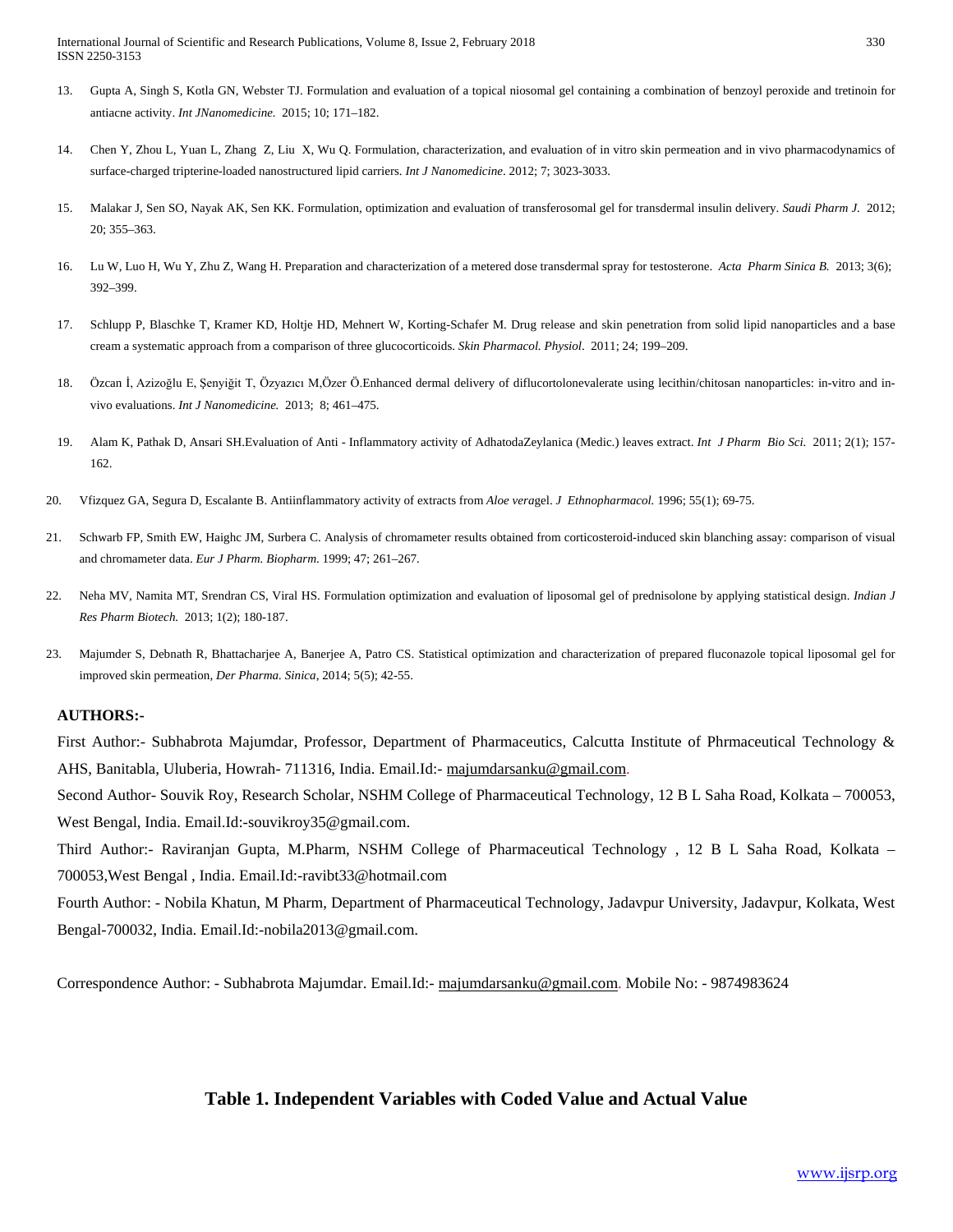| <b>Serial</b>     | $X_1$ (Sodium Alginate Conc.) | (Calcium)<br><b>Carbonate</b><br>X2 | $X_3$ (Stirring Time) Minute |
|-------------------|-------------------------------|-------------------------------------|------------------------------|
| No.               | $\%$ w/v                      | Conc.) %w/v                         |                              |
| $\mathbf{F}_1$    | 0(3)                          | 0(5)                                | 0(60)                        |
| $\rm F_2$         | 0(3)                          | $-1(4)$                             | 0(60)                        |
| $F_3$             | 0(3)                          | 1(6)                                | 0(60)                        |
| $\rm{F}_4$        | 1(4)                          | $-1(4)$                             | 1(75)                        |
| $F_5$             | $-1(2)$                       | 1(6)                                | $-1(45)$                     |
| $\mathrm{F}_6$    | $-1(2)$                       | 0(5)                                | 0(60)                        |
| $F_7$             | $-1(2)$                       | 1(6)                                | 1(75)                        |
| $\mathrm{F}_8$    | 0(3)                          | 0(5)                                | 1(75)                        |
| $F_9$             | 1(4)                          | $-1(4)$                             | $-1(45)$                     |
| $\mathrm{F}_{10}$ | 1(4)                          | 0(5)                                | 0(60)                        |
| ${\rm F}_{11}$    | 1(4)                          | 1(6)                                | $-1(45)$                     |
| $\mathrm{F}_{12}$ | $-1(2)$                       | $-1(4)$                             | 1(75)                        |
| $\mathrm{F}_{13}$ | $-1(2)$                       | $-1(4)$                             | $-1(45)$                     |
| $F_{14}$          | 1(4)                          | 1(6)                                | 1(75)                        |
| $\mathrm{F}_{15}$ | 0(3)                          | 0(5)                                | $-1(45)$                     |

**Table 2. Quantity of Raw Materials used in the Preparation of Formulation as per RSM**

| SI<br>No.      | <b>Drug</b><br>(mg) | $\mathbf{X}_1$<br>(%)<br>w/v) | <b>Starch</b><br><b>Soluble</b><br>(%)<br>w/v) | (%)<br>$\mathbf{X}_2$<br>w/v) | Chitosan<br>$(\% w/v)$ | <b>Stirring</b><br><b>Speed</b><br>(rpm) | $X_3$<br>(min) | Carbopol<br>940<br>(%)<br>w/v) |
|----------------|---------------------|-------------------------------|------------------------------------------------|-------------------------------|------------------------|------------------------------------------|----------------|--------------------------------|
| F1             | 100                 | 3                             | 500                                            | 5                             | 75                     | 500                                      | 60             | $\overline{2}$                 |
| F2             | 100                 | 3                             | 750                                            | $\overline{4}$                | 75                     | 750                                      | 60             | $\overline{2}$                 |
| F <sub>3</sub> | 100                 | 3                             | 1000                                           | 6                             | 75                     | 1000                                     | 60             | $\overline{2}$                 |
| F4             | 100                 | $\overline{4}$                | 500                                            | $\overline{4}$                | 100                    | 500                                      | 75             | $\overline{2}$                 |
| F <sub>5</sub> | 100                 | $\overline{2}$                | 750                                            | 6                             | 50                     | 750                                      | 45             | $\overline{2}$                 |
| F <sub>6</sub> | 100                 | $\overline{2}$                | 1000                                           | 5                             | 75                     | 1000                                     | 60             | $\overline{2}$                 |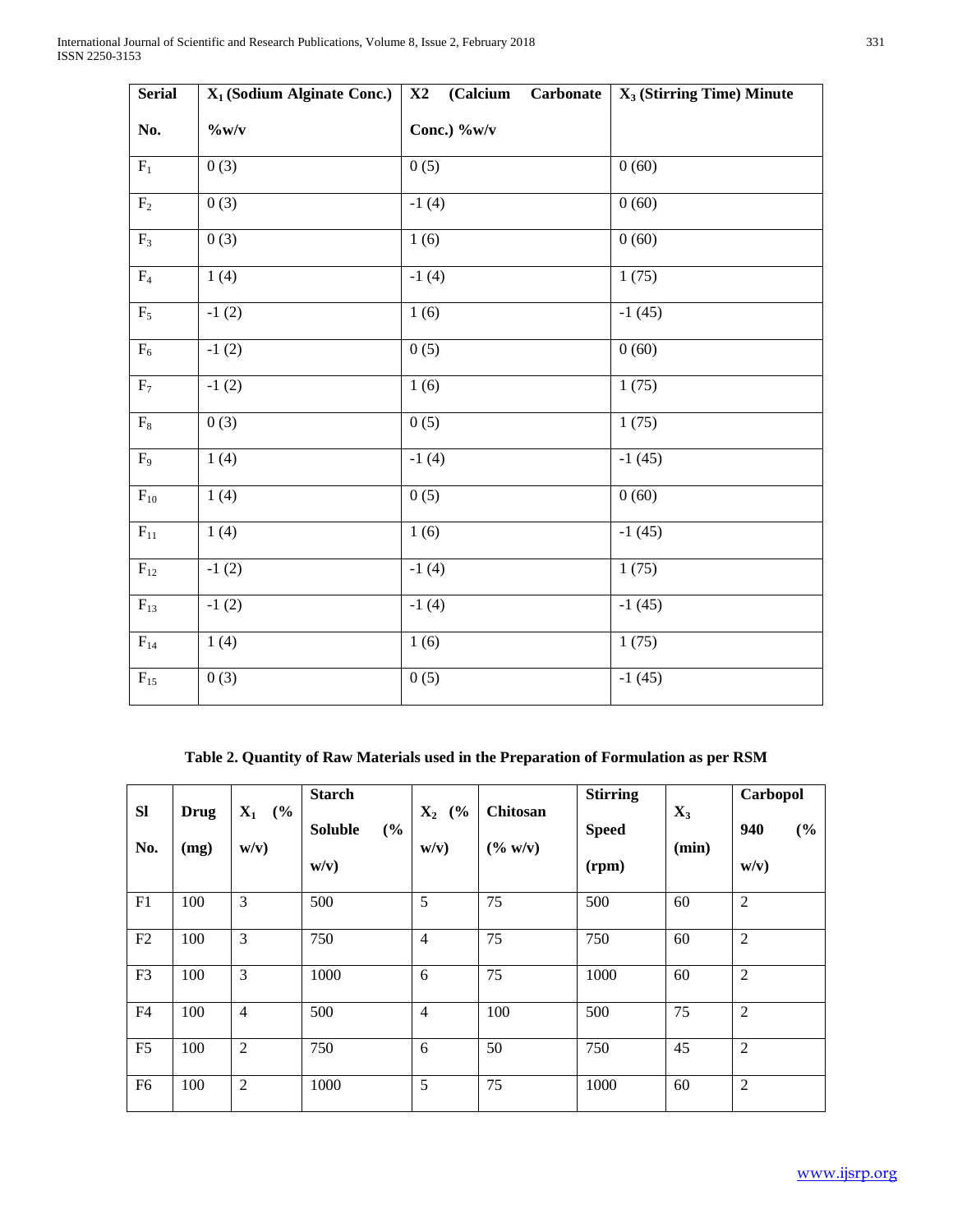| ${\rm F}7$     | 100 | $\overline{2}$ | 500  | 6              | 100 | 500  | 75 | $\overline{2}$ |
|----------------|-----|----------------|------|----------------|-----|------|----|----------------|
| ${\rm F}8$     | 100 | $\overline{3}$ | 750  | 5              | 100 | 750  | 75 | $\overline{2}$ |
| F <sub>9</sub> | 100 | $\overline{4}$ | 1000 | $\overline{4}$ | 50  | 1000 | 45 | $\overline{2}$ |
| F10            | 100 | $\overline{4}$ | 500  | 5              | 75  | 500  | 60 | $\overline{2}$ |
| F11            | 100 | $\overline{4}$ | 750  | 6              | 50  | 750  | 45 | $\overline{2}$ |
| F12            | 100 | $\overline{2}$ | 1000 | $\overline{4}$ | 100 | 1000 | 75 | $\sqrt{2}$     |
| F13            | 100 | $\overline{2}$ | 500  | $\overline{4}$ | 50  | 500  | 45 | $\overline{2}$ |
| F14            | 100 | $\overline{4}$ | 750  | 6              | 100 | 750  | 75 | $\overline{2}$ |
| F15            | 100 | 3              | 1000 | 5              | 50  | 1000 | 45 | $\overline{2}$ |

**Table 3. Response 1- Significant Data for Drug Release at 8 hr**

| Source                      | Sum of  | df             | Mean   | $\boldsymbol{\mathrm{F}}$ | p-value  |             |
|-----------------------------|---------|----------------|--------|---------------------------|----------|-------------|
|                             | Squares |                | Square | Value                     | $Prob$ F |             |
| Model                       | 1217.9  | $\overline{7}$ | 173.99 | 5.77                      | 0.0170   | Significant |
| A- Sodium Alginate          | 1.13    | $\mathbf{1}$   | 1.13   | 0.037                     | 0.8522   |             |
| <b>B</b> - Calcium Chloride | 0.18    | $\mathbf{1}$   | 0.18   | 5.980E-003                | 0.9405   |             |
| C- Stirring Time            | 205.94  | $\mathbf{1}$   | 205.94 | 6.83                      | 0.0347   |             |
| BC                          | 93.30   | $\mathbf{1}$   | 93.30  | 3.10                      | 0.1219   |             |
| $A^2$                       | 281.77  | $\mathbf{1}$   | 281.77 | 9.35                      | 0.0184   |             |
| $B^2$                       | 820.85  | $\mathbf{1}$   | 820.85 | 27.23                     | 0.0012   |             |
| $C^2$                       | 598.40  | $\mathbf{1}$   | 598.80 | 19.85                     | 0.0030   |             |
| Residual                    | 210.99  | $\overline{7}$ | 30.14  |                           |          |             |
| Cor Total                   | 1428.90 | 14             |        |                           |          |             |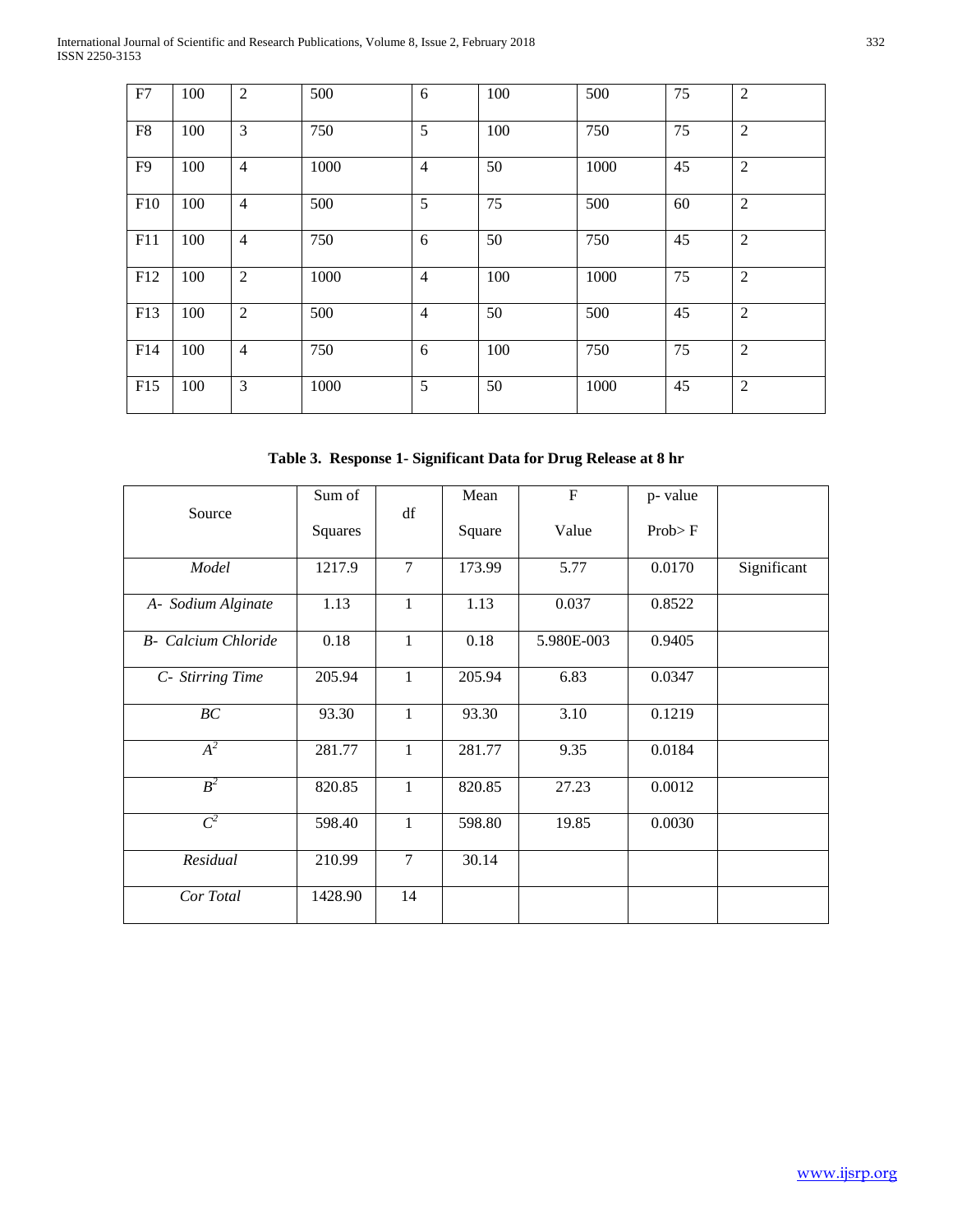|                     | Sum of  |    | Mean   | $\boldsymbol{\mathrm{F}}$ | p- value |             |
|---------------------|---------|----|--------|---------------------------|----------|-------------|
| Source              | Squares | df | Square | Value                     | Prob > F |             |
| Model               | 324.78  | 3  | 108.26 | 12.20                     | 0.0008   | Significant |
| D- Sodium Alginate  | 235.64  |    | 235.64 | 26.55                     | 0.0003   |             |
| E- Calcium Chloride | 87.61   |    | 87.61  | 9.87                      | 0.0094   |             |
| F- Stirring Time    | 1.53    | 1  | 1.53   | 0.17                      | 0.6864   |             |
| Residual            | 97.63   | 11 | 8.88   |                           |          |             |
| Cor Total           | 422.40  | 14 |        |                           |          |             |

**Table 4. Response 2 - Significant Data for Entrapment Efficiency**

**Table 5.** Paw Volume in ml (% Inhibition of Paw Edema) at Different Time Intervals with Different Doses

| <b>Time</b>    | <b>Control</b>   | $1st$ Group             | $2nd$ Group             | $3rd$ Group             | $4th$ Group             |
|----------------|------------------|-------------------------|-------------------------|-------------------------|-------------------------|
| (hrs)          | (Nil)            | $(100 \text{ mg/kg})$   | $(200 \text{ mg/kg})$   | $(300 \text{ mg/kg})$   | (400mg/kg)              |
| $\Omega$       | $0.46 \pm 0.012$ | $0.44 \pm 0.025(4.34)$  | $0.45 \pm 0.031(2.17)$  | $0.43 \pm 0.027(6.52)$  | $0.43 \pm 0.038(6.52)$  |
|                | $0.43 \pm 0.022$ | $0.4\pm0.02(6.97)$      | $0.41 \pm 0.031(4.65)$  | $0.4 \pm 0.021(6.97)$   | $0.38 \pm 0.014(11.62)$ |
| $\mathfrak{D}$ | $0.4 + 0.016$    | $0.37 \pm 0.039(7.5)$   | $0.35 \pm 0.051(12.5)$  | $0.34 \pm 0.032(15.0)$  | $0.31 \pm 0.022(22.5)$  |
| 3              | $0.36 \pm 0.019$ | $0.32 \pm 0.021(11.11)$ | $0.3 \pm 0.037(16.66)$  | $0.28 \pm 0.033(22.22)$ | $0.27 \pm 0.021(25.0)$  |
| 4              | $0.34 \pm 0.018$ | $0.28 \pm 0.029(17.64)$ | $0.25 \pm 0.025(26.47)$ | $0.24 \pm 0.012(29.41)$ | $0.21 \pm 0.015(38.23)$ |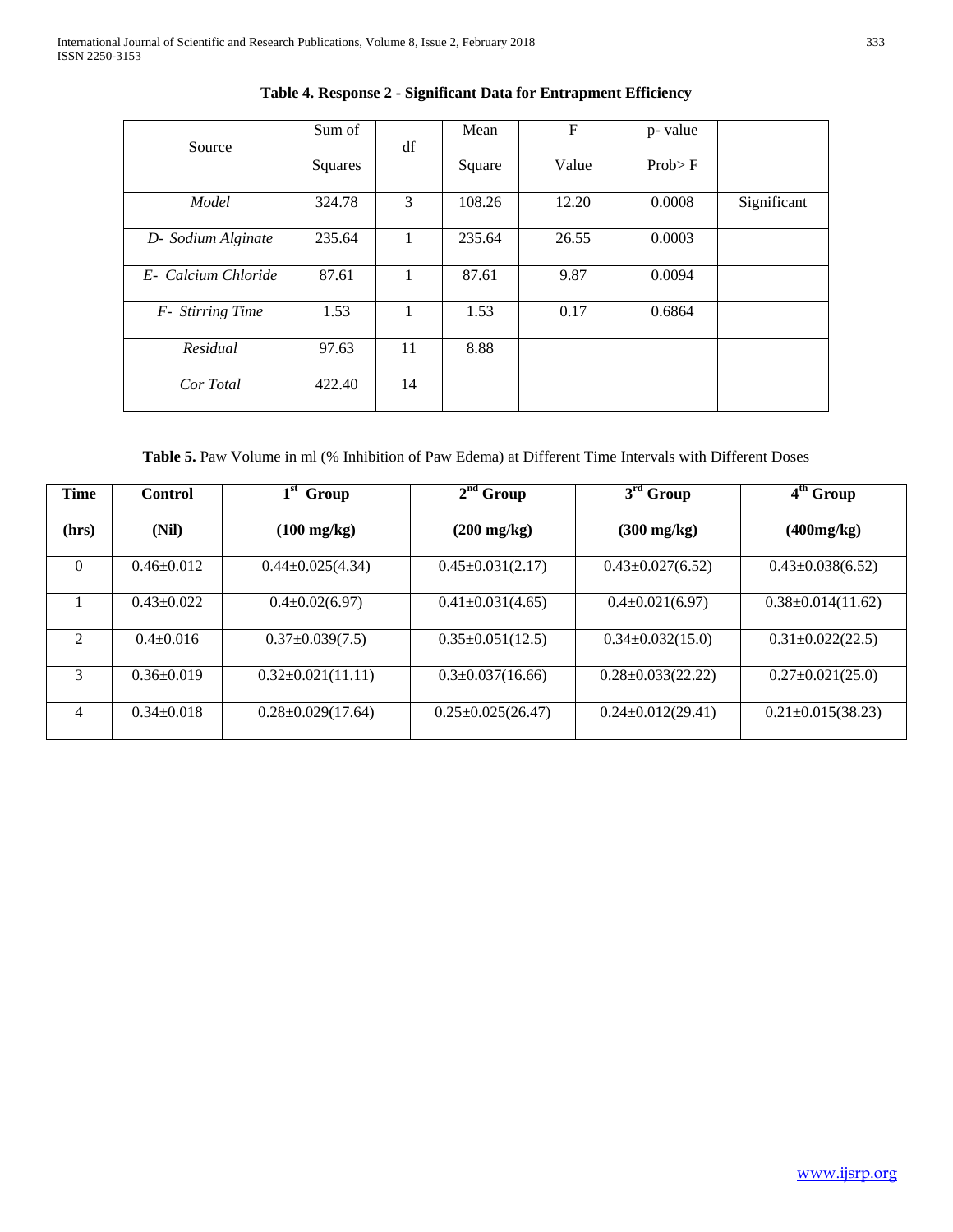

**Figure 1:** 3D response surface plot showing the effect of the Sodium Alginate concentration, Calcium Carbonate concentration, Stirring Time on drug release at 8 hour of the formulation



**Figure 2:**3D response surface plot showing the effect of the Sodium Alginate concentration, Calcium Carbonate concentration, tirring Time on entrapment efficiency of the formulation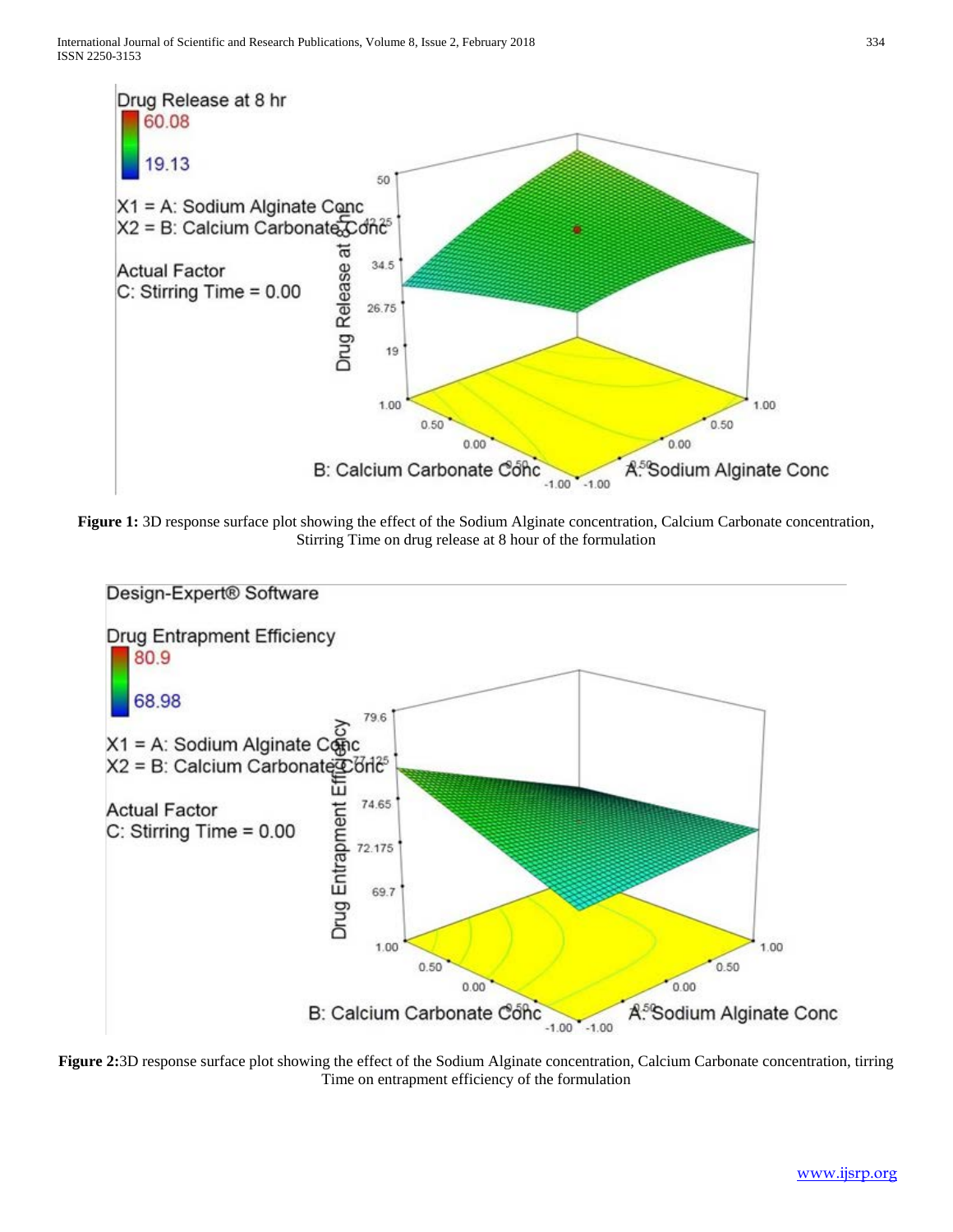

**Figure 3:** DSC thermogram of pure *Aloe Vera* drug



**Figure 4:** DSC thermogram of pure *Aloe Vera* drug and polymer mixture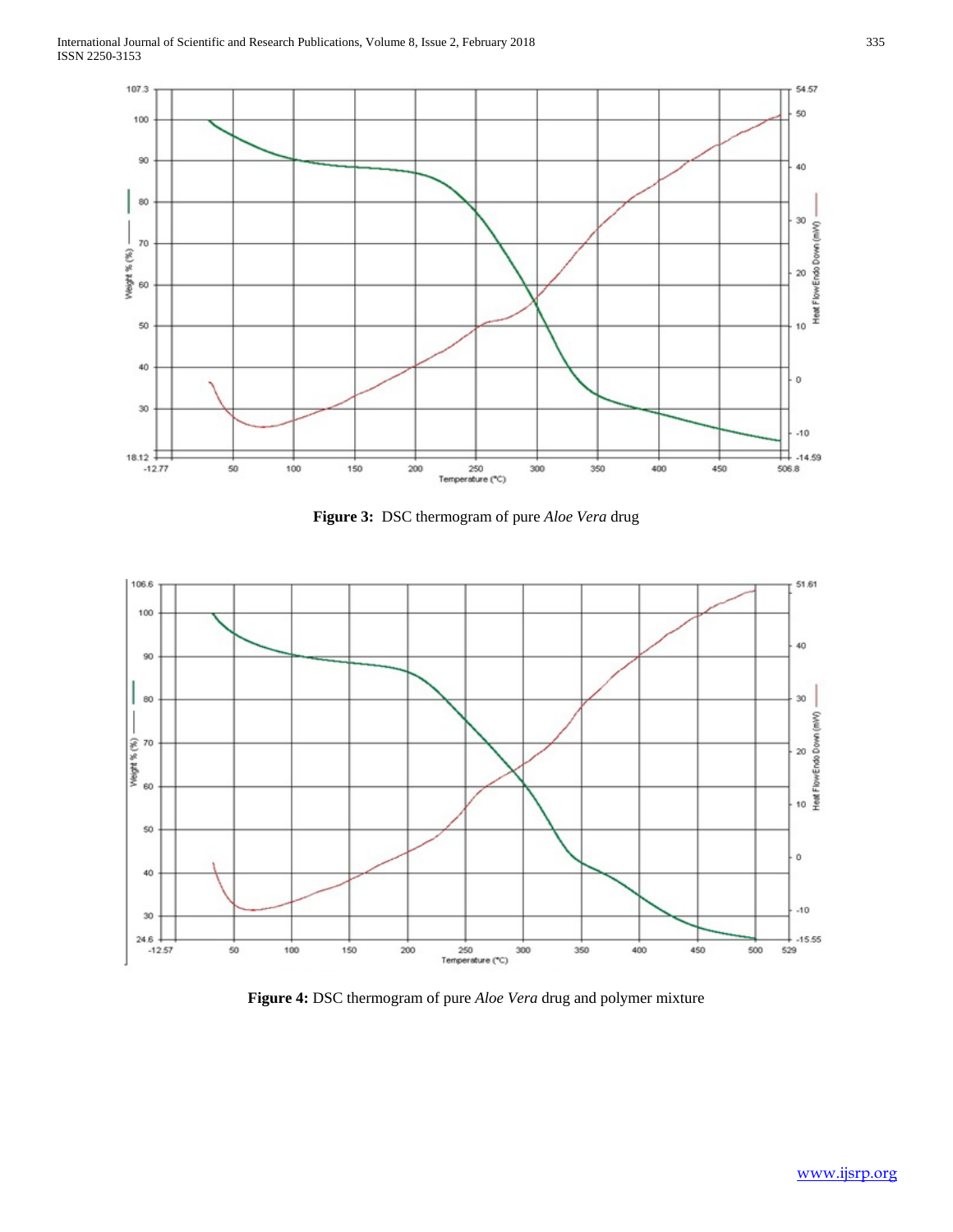| Temperature (°C): 25.0<br>Count Rate (kcps): 70.6 | Cell Description: Clear disposable zeta cell |               |           | <b>Measurement Position (mm): 2.00</b><br>Attenuator: 7 | Zeta Runs: 12 |             |  |
|---------------------------------------------------|----------------------------------------------|---------------|-----------|---------------------------------------------------------|---------------|-------------|--|
|                                                   |                                              |               | Mean (mV) | Area (%)                                                |               | St Dev (mV) |  |
| Zeta Potential (mV): -36.2                        |                                              | Peak 1: -36.2 |           | 100.0                                                   | 7.08          |             |  |
| Zeta Deviation (mV): 7.08                         |                                              | Peak 2: 0.00  |           | 0.0                                                     | 0.00          |             |  |
| Conductivity (mS/cm): 0.0353                      |                                              | Peak 3: 0.00  |           | 0.0                                                     | 0.00          |             |  |
|                                                   |                                              |               |           |                                                         |               |             |  |

**Result quality: Good** 



**Figure 5:** Zeta Potential distribution



Figur 6: Drug retained in nanoparticulate gel at various temperature conditions for 30 days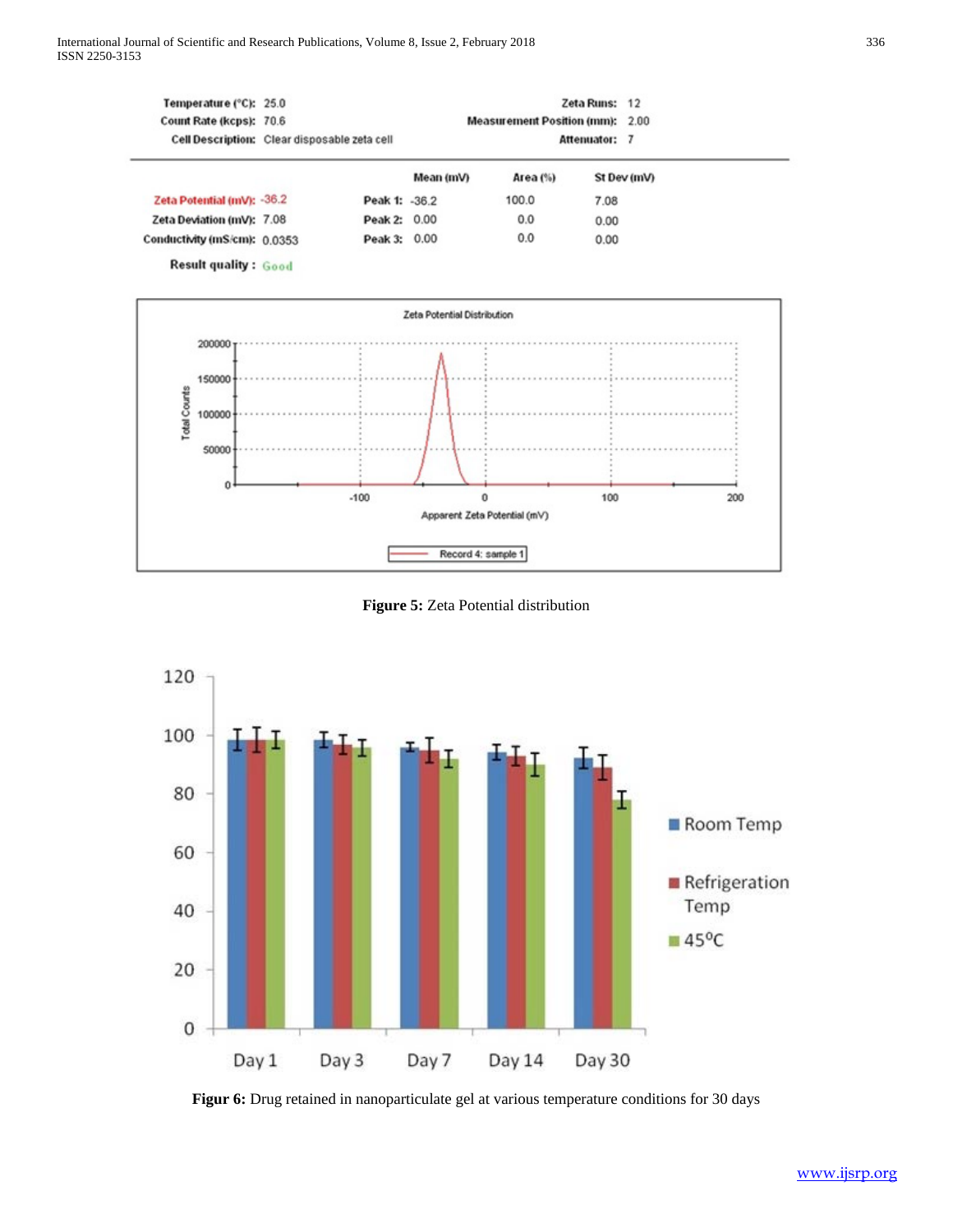

**Figure 7:** Zero order drug release kinetics of F1, F2, F3, F4, F5 batch



**Figure 8:** Zero order drug release kinetics of F6, F7, F8, F9, F10 batch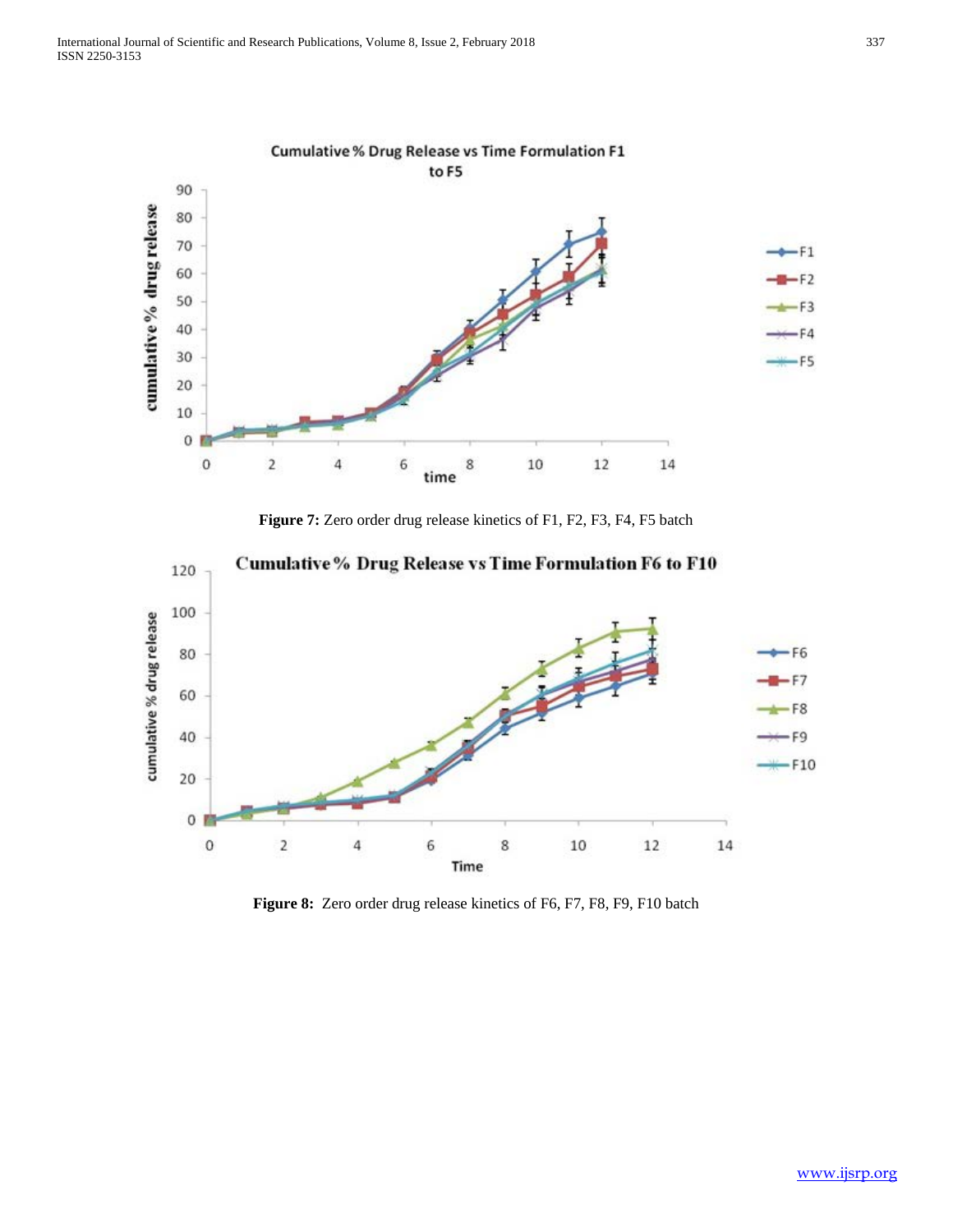

**Figure 9:** Zero order drug release kinetics of F11, F12, F13, F14, F15 batch



Figure 10: Plot of % inhibition of paw edema at different time periods